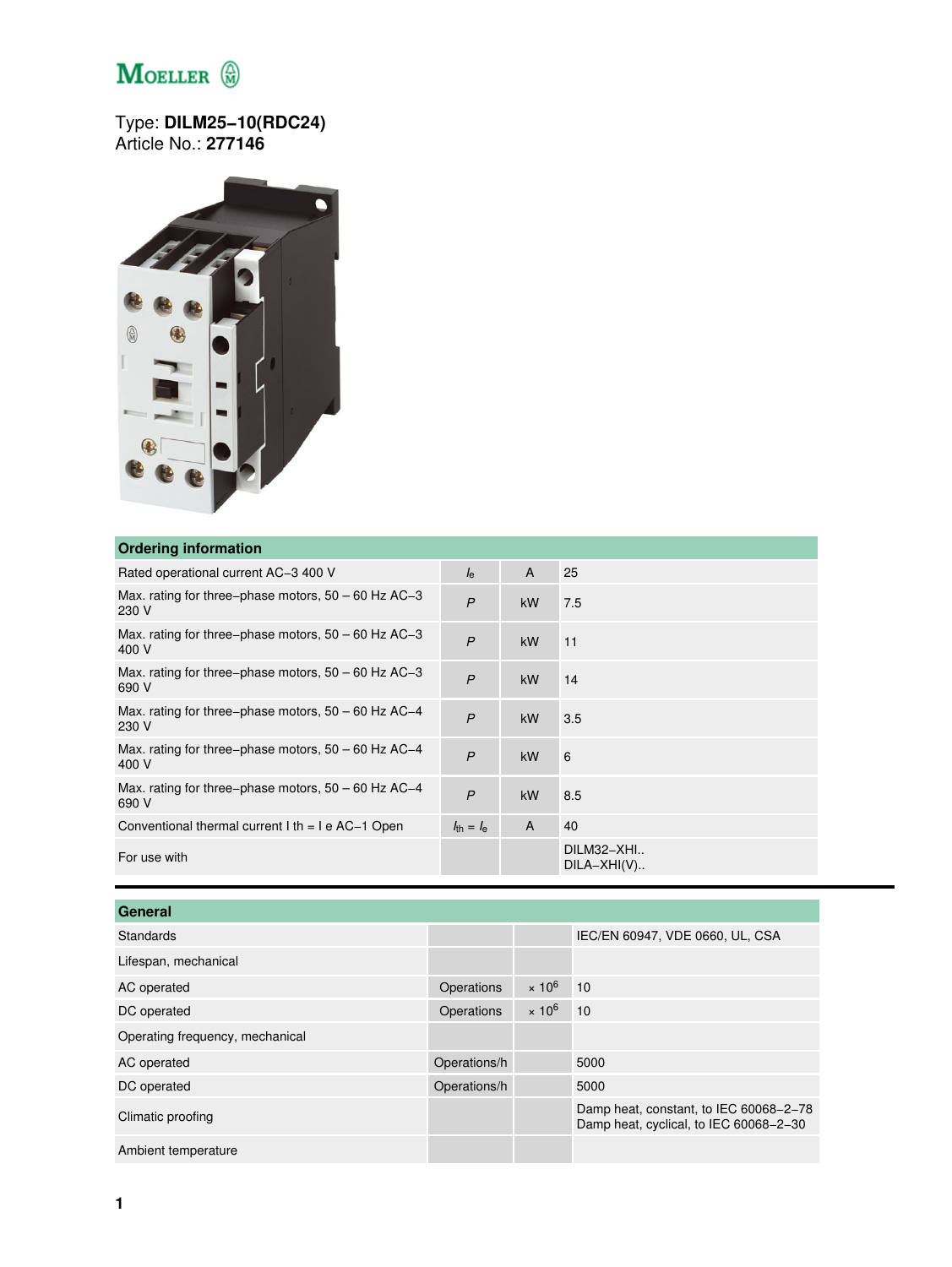| Open                                                                    | $^{\circ}$ C    | $-25/60$                                           |
|-------------------------------------------------------------------------|-----------------|----------------------------------------------------|
| Enclosed                                                                | °C              | $-25/40$                                           |
| Storage                                                                 | $^{\circ}$ C    | $-40/80$                                           |
| Mechanical shock resistance (IEC/EN 60068-2-27)                         |                 |                                                    |
| Half-sinusoidal shock, 20 ms                                            |                 |                                                    |
| Main contacts                                                           |                 |                                                    |
| Make contact                                                            | $\mathsf g$     | 10                                                 |
| Auxiliary contacts                                                      |                 |                                                    |
| Make contact                                                            | g               | $\overline{7}$                                     |
| Break contact                                                           | g               | 5                                                  |
| Protection type                                                         |                 | IP <sub>00</sub>                                   |
| Protection against direct contact when actuated from<br>front (IEC 536) |                 | Finger- and back-of-hand proof                     |
| Weight                                                                  |                 |                                                    |
| AC operated                                                             | kg              | 0,42                                               |
| DC operated                                                             | kg              | 0,48                                               |
| Terminal capacity Main cable                                            |                 |                                                    |
| Solid                                                                   | mm <sup>2</sup> | $1 \times (0.75 - 16)$<br>$2 \times (0.75 - 10)$   |
| Flexible with ferrule                                                   | mm <sup>2</sup> | $1 \times (0.75 - 16)$<br>$2 \times (0.75 - 10)$   |
| Stranded                                                                | mm <sup>2</sup> | $1 \times 16$                                      |
| Solid or stranded                                                       | <b>AWG</b>      | $18 - 6$                                           |
| Anschlussschraube Hauptleiter                                           |                 | M <sub>5</sub>                                     |
| Tightening torque                                                       | Nm              | $\ensuremath{\mathsf{3}}$                          |
| Terminal capacity Control circuit cables                                |                 |                                                    |
| Solid                                                                   | mm <sup>2</sup> | $1 \times (0.75 - 4)$<br>$1 \times (0.75 - 4)$     |
| Flexible with ferrule                                                   | mm <sub>2</sub> | $1 \times (0.75 - 2.5)$<br>$2 \times (0.75 - 2.5)$ |
| Solid or stranded                                                       | <b>AWG</b>      | $18 - 14$                                          |
| Anschlussschraube Hilfsleiter                                           |                 | M3.5                                               |
| Tightening torque                                                       | Nm              | 1.2                                                |
| Tool                                                                    |                 |                                                    |
| Main cable                                                              |                 |                                                    |
| Pozidriv screwdriver                                                    | Size            | $\sqrt{2}$                                         |
| Standard screwdriver                                                    | mm              | $0.8 \times 5.5$<br>$1 \times 6$                   |
| Control circuit cables                                                  |                 |                                                    |
| Pozidriv screwdriver                                                    | Size            | $\overline{c}$                                     |
| Standard screwdriver                                                    | mm              | $0.8 \times 5.5$<br>$1 \times 6$                   |
| Terminal capacity Control circuit cables                                |                 |                                                    |
| Solid                                                                   | mm <sup>2</sup> | $0.75 - 2.5$                                       |
| Flexible                                                                | mm <sup>2</sup> | $0.75 - 2.5$                                       |
| Flexible with ferrule                                                   | mm <sup>2</sup> | $0.75 - 2.5$                                       |
| Solid or stranded                                                       | AWG             | $18 - 14$                                          |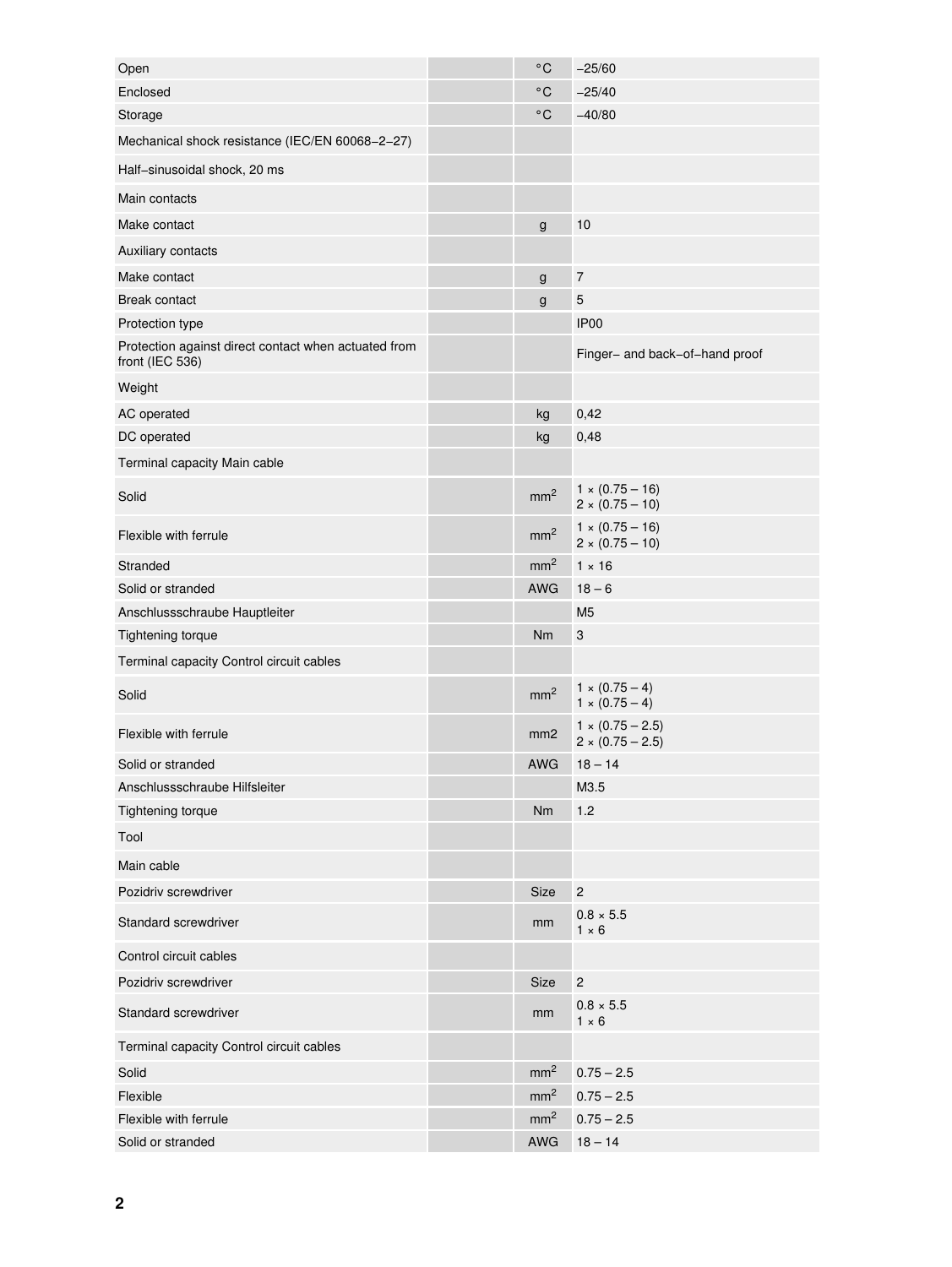| Tool                                                        |                  |             |                          |
|-------------------------------------------------------------|------------------|-------------|--------------------------|
| Stripping length                                            |                  | mm          | 10                       |
| Screwdriver blade width                                     |                  | mm          | 3,5                      |
| <b>Main conducting paths</b>                                |                  |             |                          |
| Rated impulse withstand voltage                             | $U_{\text{imp}}$ | V AC        | 8000                     |
| Overvoltage category/pollution degree                       |                  |             | III/3                    |
| Rated insulation voltage                                    |                  |             |                          |
| AC                                                          | $U_i$            | V AC        | 690                      |
| Rated operational voltage                                   | $U_{\rm e}$      | V AC        | 690                      |
| Safe isolation to VDE 0106 Part 101 and Part 101/A1         |                  |             |                          |
| between coil and contacts                                   |                  | V AC        | 440                      |
| between the contacts                                        |                  | V AC        | 440                      |
| Making capacity (cos O to IEC/EN 60947) up to 690<br>$\vee$ |                  | A           | 350                      |
| Breaking capacity                                           |                  |             |                          |
| 220/230 V                                                   |                  | A           | 250                      |
| 380/400 V                                                   |                  | A           | 250                      |
| 500 V                                                       |                  | A           | 250                      |
| 660/690 V                                                   |                  | A           | 150                      |
| Component lifespan                                          |                  |             |                          |
| $AC-3/AC-4$                                                 |                  |             | Tripping characteristics |
| Maximum operating frequency                                 |                  |             |                          |
| AC-1; 400 V                                                 | $I_{\rm e}$      | Ops/h       | 800                      |
| AC-3; 400 V                                                 | $I_{\rm e}$      | Ops/h       | 800                      |
| AC-4; 400 V                                                 | $I_{\rm e}$      | Ops/h       | 300                      |
| Short-circuit rating                                        |                  |             |                          |
| Short-circuit protection Maximum fuse                       |                  |             |                          |
| Type "2" coordination                                       |                  |             |                          |
| 400 V                                                       | gG/gL 500 V      | A           | 35                       |
| 690 V                                                       | gG/gL 690 V      | $\sf A$     | 35                       |
| Type "1" coordination                                       |                  |             |                          |
| 400 V                                                       | gG/gL 500 V      | A           | 100                      |
| 690 V                                                       | gG/gL 690 V      | $\sf A$     | 50                       |
| <b>AC</b>                                                   |                  |             |                          |
| AC-1 duty                                                   |                  |             |                          |
| conv. therm. current 3-pole 50 - 60 Hz                      |                  |             |                          |
| open                                                        |                  |             |                          |
| at 40 °C                                                    | $h_{\rm th}$     | $\sf A$     | 45                       |
| at 50 °C                                                    | h <sub>th</sub>  | A           | 43                       |
| at 55 °C                                                    | $h_{\text{th}}$  | A           | 42                       |
| at 60 °C                                                    | $h_{th}$         | A           | 40                       |
| Enclosed                                                    | $h_{th}$         | A           | 36                       |
| Conventional free air thermal current, 1-pole               |                  |             |                          |
| open                                                        | $h_{th}$         | $\mathsf A$ | 85                       |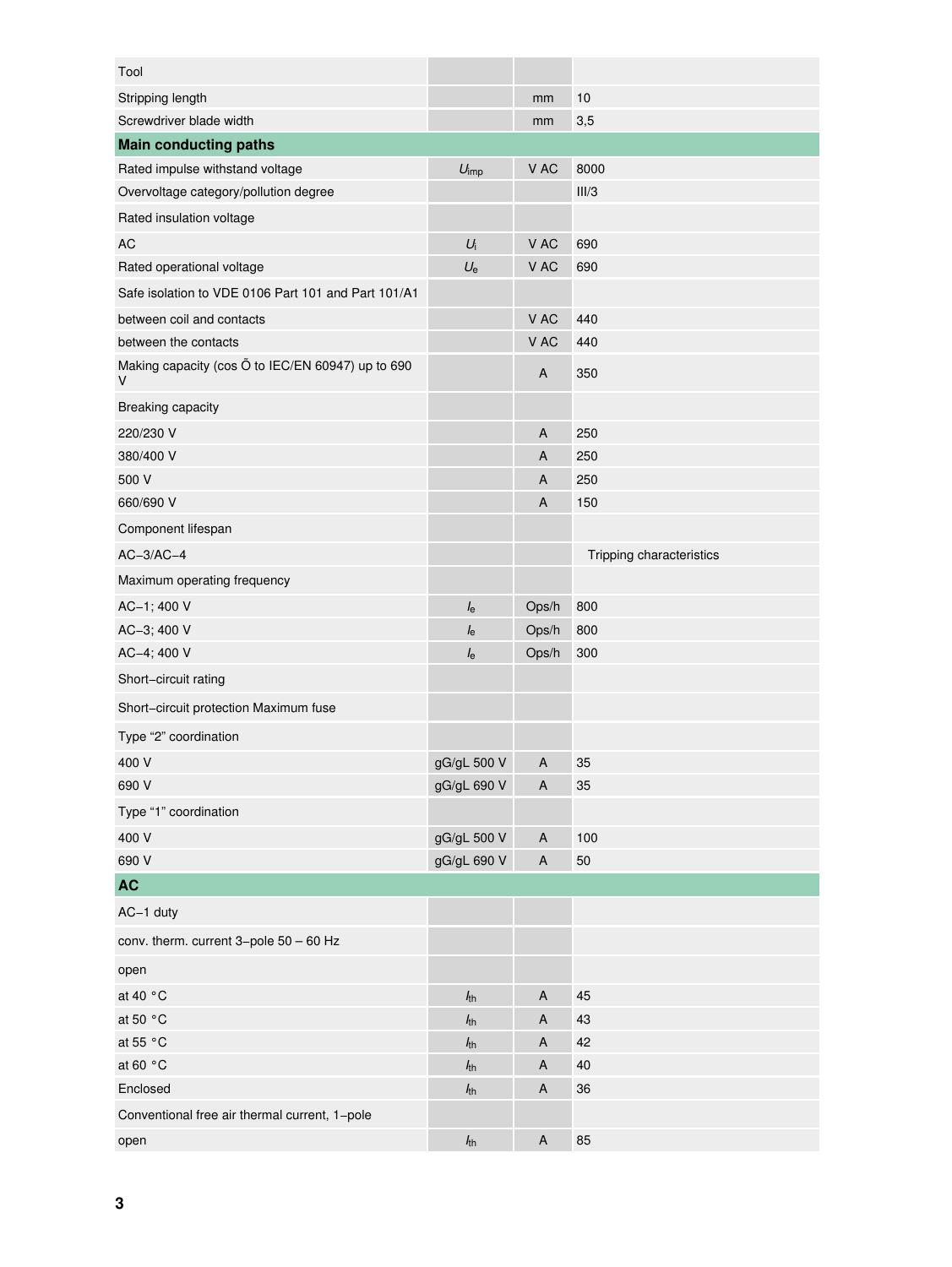| Enclosed                                                   | $h_{th}$         | $\sf A$                   | 80                       |
|------------------------------------------------------------|------------------|---------------------------|--------------------------|
| AC-3 duty                                                  |                  |                           |                          |
| Rated operational current AC-3 open, 50 - 60 Hz,<br>3-pole |                  |                           |                          |
| 220/230 V                                                  | $I_{\rm e}$      | $\boldsymbol{\mathsf{A}}$ | 25                       |
| 240 V                                                      | $I_{\rm e}$      | A                         | 25                       |
| 380/400 V                                                  | $I_{\rm e}$      | A                         | 25                       |
| 415 V                                                      | $I_{\rm e}$      | A                         | 25                       |
| 440V                                                       | $I_{\rm e}$      | A                         | 25                       |
| 500 V                                                      | $I_{\rm e}$      | $\mathsf A$               | 25                       |
| 660/690 V                                                  | $I_{\rm e}$      | $\boldsymbol{\mathsf{A}}$ | 15                       |
| Motor rating                                               |                  |                           |                          |
| 220/230 V                                                  | $\boldsymbol{P}$ | $\mathsf{k}\mathsf{W}$    | 7,5                      |
| 240V                                                       | $\overline{P}$   | kW                        | 11                       |
| 380/400 V                                                  | $\mathsf{P}$     | kW                        | 11                       |
| 415 V                                                      | $\overline{P}$   | kW                        | 19                       |
| 440 V                                                      | $\boldsymbol{P}$ | kW                        | 14                       |
| 500 V                                                      | $\boldsymbol{P}$ | kW                        | 23                       |
| 660/690 V                                                  | $\boldsymbol{P}$ | kW                        | 14                       |
| AC-4 duty                                                  |                  |                           |                          |
| Rated operational current AC-4 open, 50 - 60 Hz,<br>3-pole |                  |                           |                          |
| 220/230 V                                                  | $I_{\rm e}$      | $\mathsf{A}$              | 13                       |
| 240 V                                                      | $I_{\rm e}$      | A                         | 13                       |
| 380/400 V                                                  | $I_{\rm e}$      | A                         | 13                       |
| 415 V                                                      | $I_{\rm e}$      | $\mathsf A$               | 13                       |
| 440 V                                                      | $I_{\rm e}$      | $\mathsf A$               | 13                       |
| 500 V                                                      | $I_{\rm e}$      | A                         | 13                       |
| 660/690 V                                                  | $I_{\rm e}$      | $\boldsymbol{\mathsf{A}}$ | 10                       |
| Motor rating                                               |                  |                           |                          |
| 220/230 V                                                  | $\boldsymbol{P}$ | $\mathsf{k}\mathsf{W}$    | 3,5                      |
| 240 V                                                      | $\boldsymbol{P}$ | $\mathsf{k}\mathsf{W}$    | $\pmb{4}$                |
| 380/400 V                                                  | $\boldsymbol{P}$ | $\mathsf{k}\mathsf{W}$    | $\,6\,$                  |
| 415 V                                                      | $\boldsymbol{P}$ | kW                        | 6,5                      |
| 440 V                                                      | $\boldsymbol{P}$ | $\mathsf{k}\mathsf{W}$    | $\overline{\mathcal{I}}$ |
| 500 V                                                      | $\boldsymbol{P}$ | $\mathsf{k}\mathsf{W}$    | $\bf8$                   |
| 660/690 V                                                  | $\boldsymbol{P}$ | $\mathsf{k}\mathsf{W}$    | 8,5                      |
| <b>DC</b>                                                  |                  |                           |                          |
| of three-phase capacitors open                             |                  |                           |                          |
| DC-1 operation                                             |                  |                           |                          |
| 60 V                                                       | $I_{\rm e}$      | $\mathsf A$               | 40                       |
| 110 V                                                      | $I_{\rm e}$      | $\sf A$                   | $40\,$                   |
| 220 V                                                      | $I_{\rm e}$      | $\boldsymbol{\mathsf{A}}$ | 40                       |
| 440 V                                                      | $I_{\rm e}$      | $\mathsf A$               | 2,9                      |
| DC-3 operation                                             |                  |                           |                          |
| 60 V                                                       | $I_{\rm e}$      | $\mathsf A$               | 35                       |
| 110 V                                                      | $I_{\rm e}$      | $\sf A$                   | 35                       |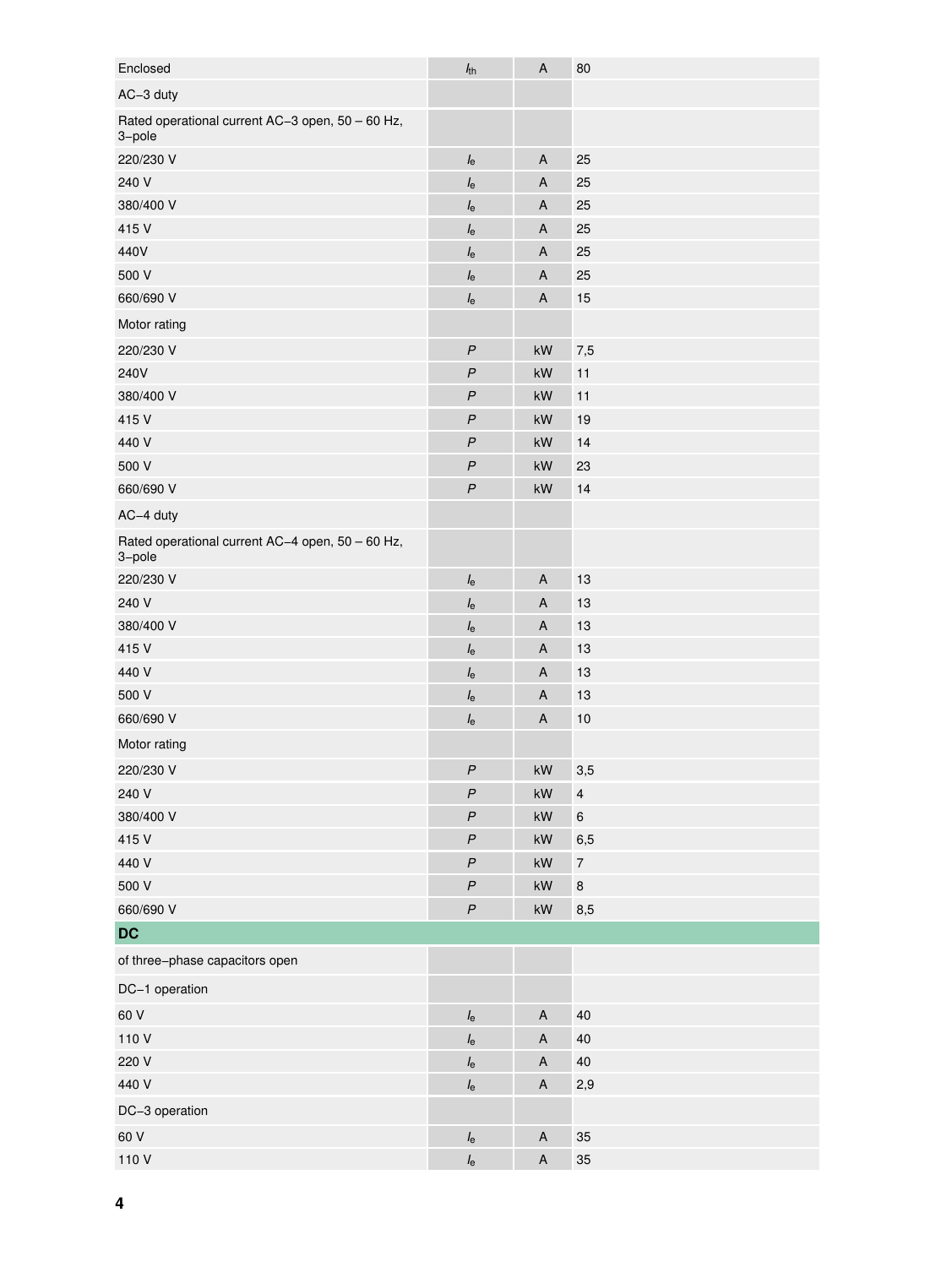| 220 V                                                                 | $I_{\rm e}$ | A              | 10           |
|-----------------------------------------------------------------------|-------------|----------------|--------------|
| 440 V                                                                 | $I_{\rm e}$ | Α              | 0,6          |
| DC-5 operation                                                        |             |                |              |
| 60 V                                                                  | $I_{\rm e}$ | A              | 35           |
| 110 V                                                                 | $I_{\rm e}$ | Α              | 35           |
| 220 V                                                                 | $I_{\rm e}$ | Α              | 10           |
| 440 V                                                                 | $I_{\rm e}$ | A              | 0,6          |
| <b>Current heat loss (3-pole)</b>                                     |             |                |              |
| Current heat loss at $lth$                                            |             | W              | 9,6          |
| Current heat loss at $I_e$ to AC-3/400 V                              |             | W              | 3,8          |
| Impedance per pole                                                    |             | m&             | $\sqrt{2}$   |
| <b>Magnet systems</b>                                                 |             |                |              |
| Voltage tolerance                                                     |             |                |              |
| AC operated                                                           |             |                |              |
| AC operated                                                           | Pick-up     | $\times U_c$   | $0,8 - 1,1$  |
| Drop-out voltage AC operated                                          |             |                |              |
| Drop-out voltage AC operated                                          | Abfall      | $\times U_c$   | $0,3 - 0,6$  |
| DC operated                                                           |             |                |              |
| DC operated                                                           | Pick-up     | $\times U_{c}$ | $0,7 - 1,2$  |
| DC operated                                                           |             |                |              |
| DC operated                                                           | Abfall      | $\times U_c$   | $0,15 - 0,6$ |
| Power consumption of the coil in a cold state and 1.0<br>$\times U_c$ |             |                |              |
| 50 Hz                                                                 | Pick-up     | VA             | 50           |
| 50 Hz                                                                 | Pick-up     | W              | 40           |
| 50 Hz                                                                 | Sealing     | VA             | $\bf 8$      |
| 50 Hz                                                                 | Sealing     | W              | 2,4          |
| 60 Hz                                                                 | Pick-up     | VA             | 62           |
| 60 Hz                                                                 | Pick-up     | W              | 50           |
| 60 Hz                                                                 | Sealing     |                | 9,1          |
| 60 Hz                                                                 | Sealing     | VA             | 2,7          |
| 50/60 Hz                                                              | Pick-up     | VA             | 60<br>54     |
| 50/60 Hz                                                              | Pick-up     | ${\sf W}$      | 48<br>43     |
| 50/60 Hz                                                              | Sealing     | VA             | 9,5<br>7,9   |
| 50/60 Hz                                                              | Sealing     | W              | 2,8<br>2,4   |
| DC operated                                                           | Pick-up     | ${\sf W}$      | 12 at 24 V   |
| DC operated                                                           | Sealing     | W              | 0.5 at 24 V  |
| Duty factor                                                           |             | % DF           | 100          |
| Switching times at 100 % $U_c$ (approximate values)                   |             |                |              |
| Main contacts                                                         |             |                |              |
| AC operated                                                           |             |                |              |
| Closing delay                                                         |             | ms             | 25           |
| Opening delay                                                         |             | ms             | 25           |